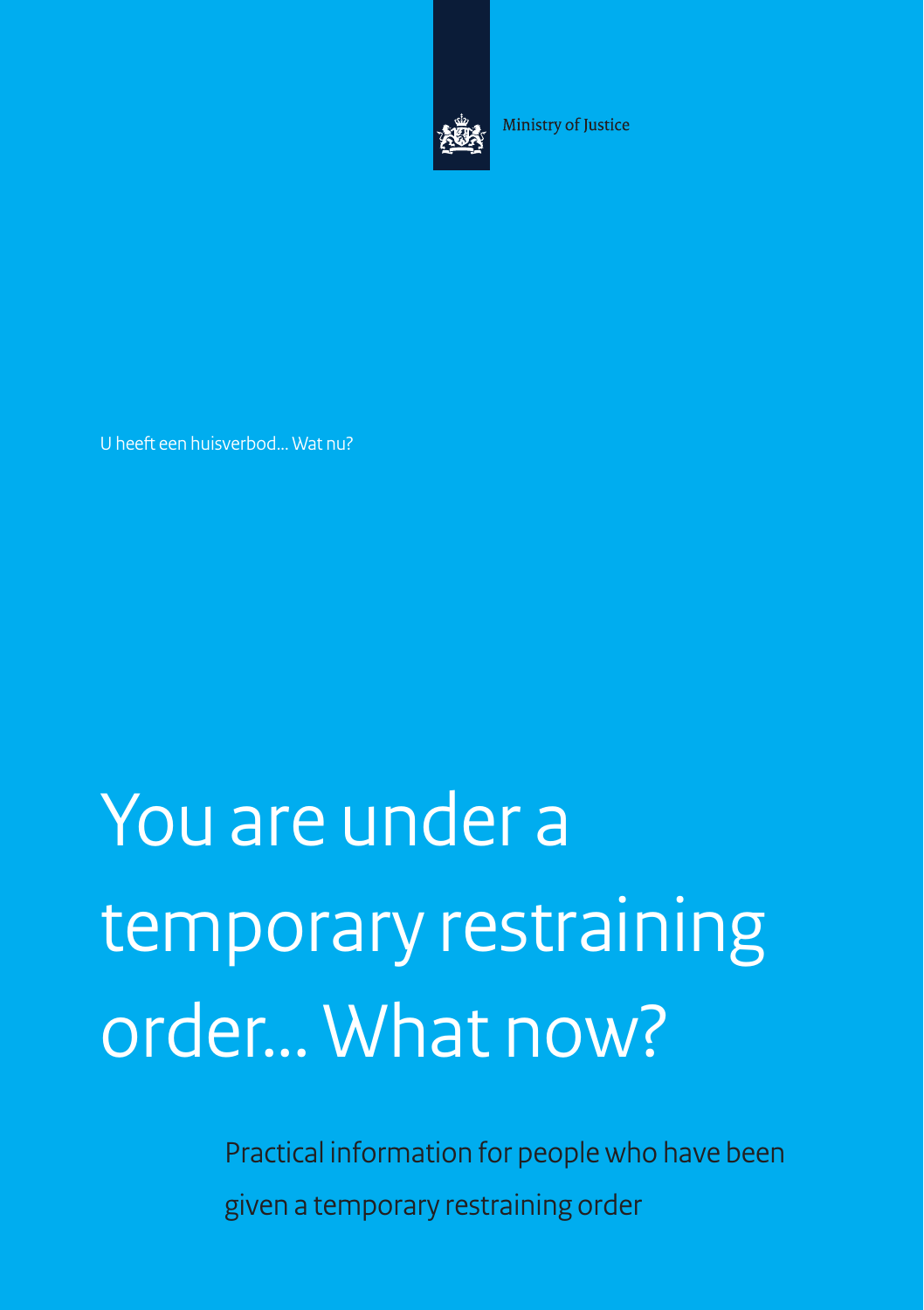## About this leaflet

You have just received a temporary restraining order. The police have given you this leaflet and in it you will find an explanation of what the temporary restraining order means for you and what you can do from now on. You will find information about the rules you must keep to, about the help that is available to you and about what you can do if you do not agree with the temporary restraining order imposed on you.

#### What is domestic violence?

Violence is unlawful, as is violence in the home. The police have the task of protecting victims of violence and helping to stop the violence. Domestic violence harms everyone, and almost never stops by itself, so help is needed. The temporary restraining order is a measure that can help to stop domestic violence and also make sure that everyone is offered help. Domestic violence can be:

- • *Physical violence* (for example, hitting, kicking, throwing down the stairs, pulling hair etc.)
- • *Sexual violence* (for example forcing someone into sexual acts, rape, assault, incest etc.)
- • *Psychological violence* (for example, threats, confining someone, humiliation, verbal abuse, harassment, forcing someone to keep quiet by threatening them, etc.)

Domestic violence can take many forms, such as violence against a(n ex-) partner, child abuse or abuse of the elderly.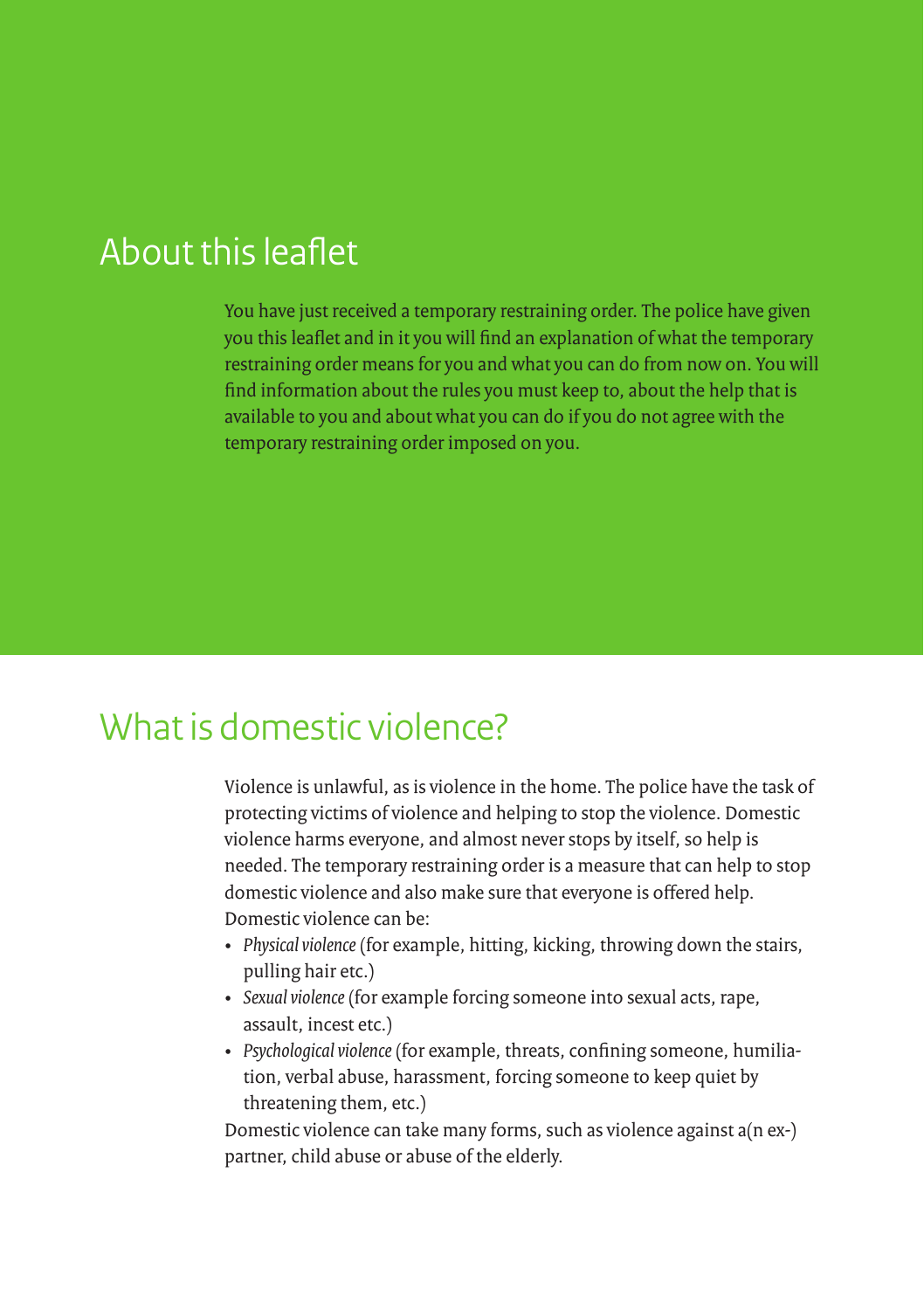## What is a temporary restraining order?

Sometimes there may well be a threat within a household, but there are insufficient legal grounds for the police to arrest someone immediately. In order to stop the threat and to arrange help, the police (officially the mayor) can impose a temporary restraining order. This can happen if someone in the home poses a threat at that moment in time to the safety of the partner, children or others in the household. If violence is strongly suspected, a temporary restraining order can be imposed in order to avoid further escalation. By ordering the person who perpetrates the violent behaviour away from the home and banning them from returning for a certain period, further problems can be avoided. This also creates a 'coolingoff ' period. During this period any help that is needed can be arranged, for the family remaining behind as wellas for those ordered out of the home.

#### Who decides that you must leave your home?

The mayor is responsible for the decision as to whether someone receives a temporary restraining order and must leave their home. In practice the mayor will usually let the police (Assistant Public Prosecutor) arrange it. He/She will have spoken to your partner, children or other members of the household and has subsequently decided that there is evidence of a threatening situation. The temporary restraining order is thus imposed on behalf of the mayor.

#### What does a temporary restraining order entail?

You have just received a temporary restraining order. This means that you now may not return to your home or come within the vicinity of your home for ten days. This applies too if you are the owner, tenant or the principal occupier of the dwelling. The temporary restraining order also prevents you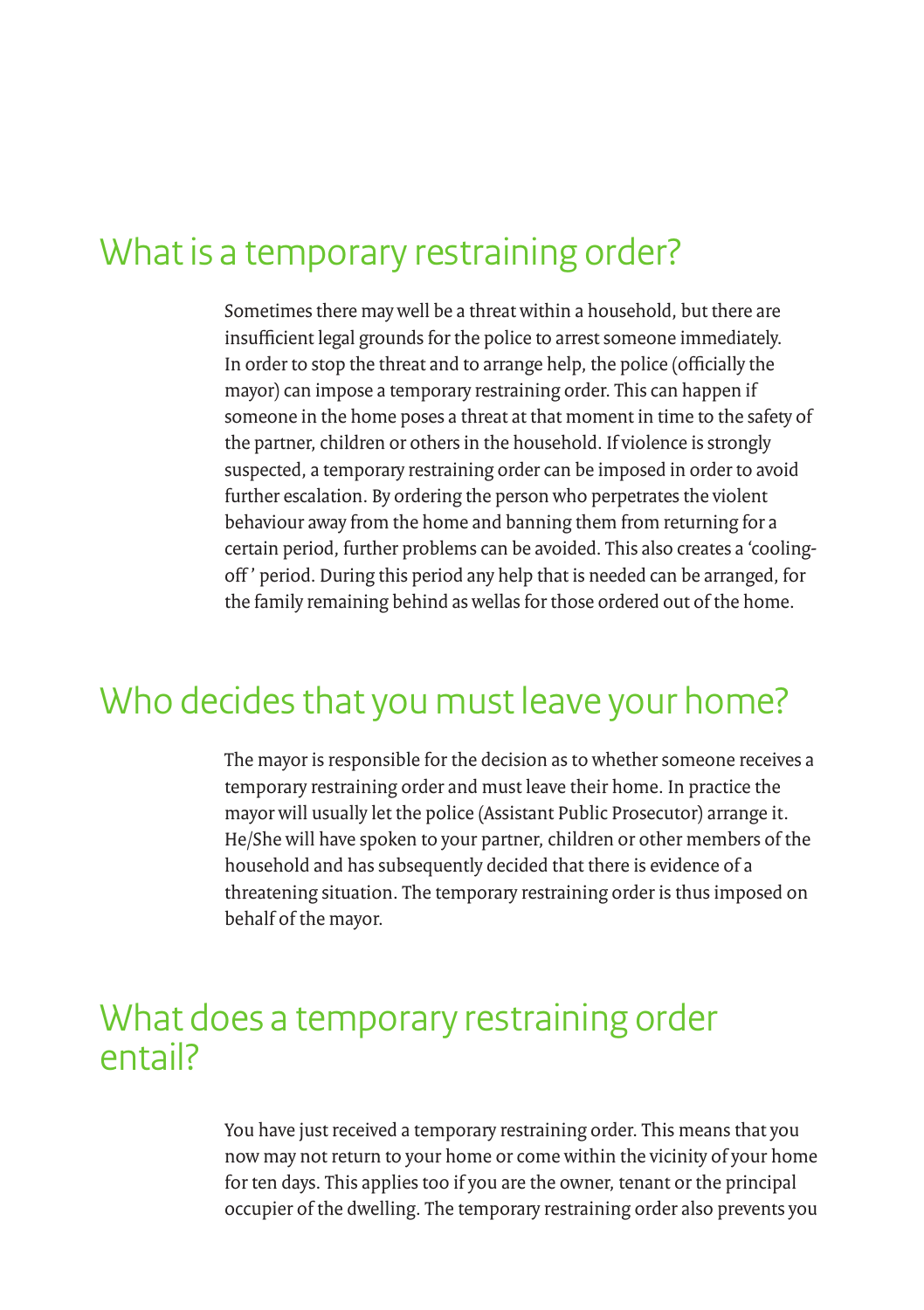from contacting your children. You may not in any way during the ten days of the temporary restraining order make contact with your partner or other members of your household. If your partner or other members of your household, including children, make contact with you, you may not pursue it in any way. Any breach of this temporary restraining order, including the contact ban, means that you are committing a criminal offence. In the accompanying letter it states:

- For what period and to what area the temporary restraining order applies
- • With whom you may not have contact

It may be the case that help is already in process and therefore contact between you and e.g. your partner is necessary. In that case, the organisation that is assisting you will arrange for that contact to take place in the presence and under supervision of a social worker.

## Leaving your home; where can you go and what may you take with you?

The temporary restraining order entails that you must leave your home immediately and that you must hand your house keys in to the police. The police will ask you for an address and/or telephone number where you can be reached during the next few days. You can also give this to your municipality within twenty-four hours. You will probably manage to find a temporary place to stay by yourself. In some municipalities there are regulations for emergency measures if it is necessary. The police can give you more information about this. You may only take the essential items you need for daily living out of the home with you. This will probably include some money, personal papers, clothes, medicines and things you need for work, for example.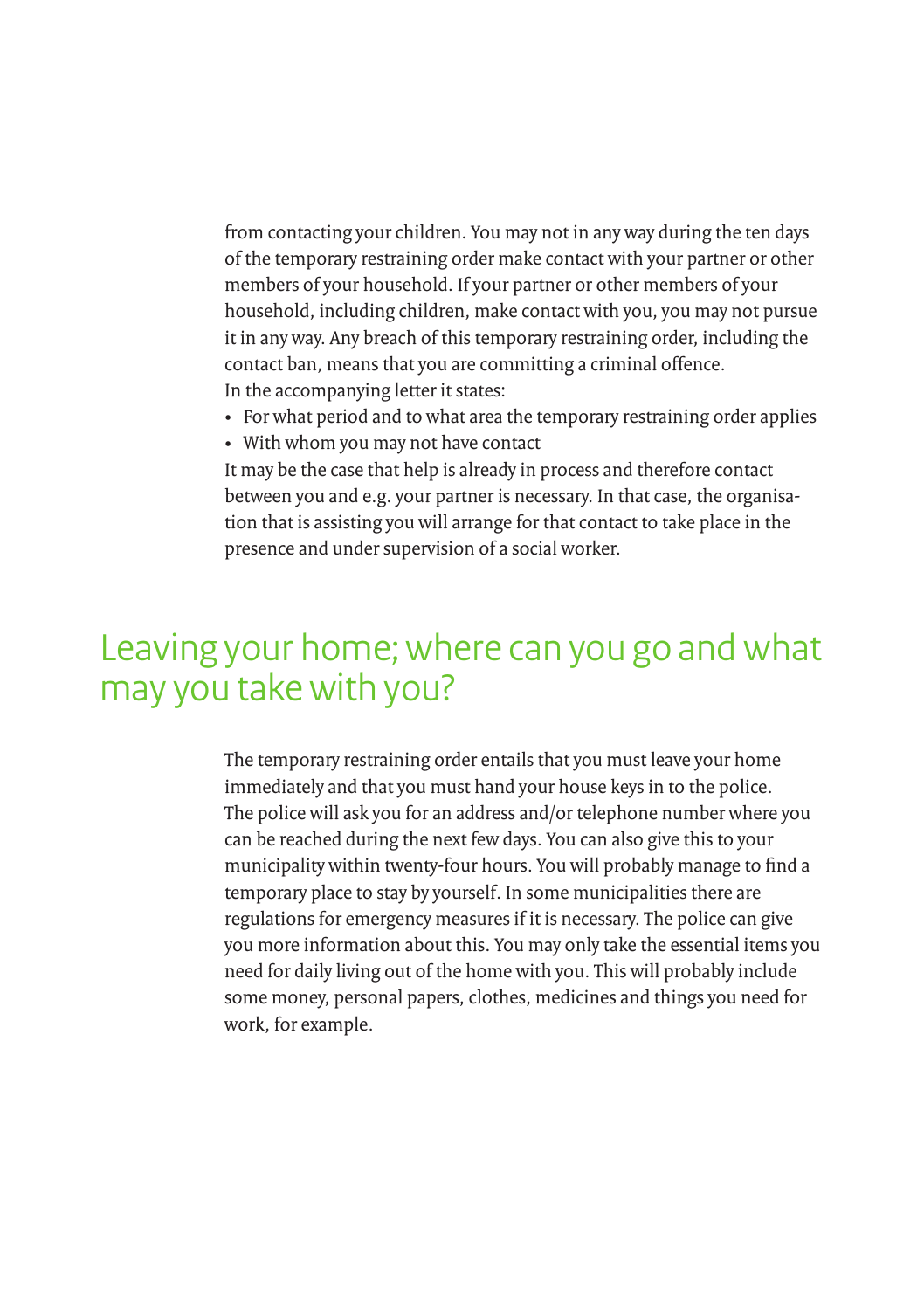## What happens if you are in breach of a temporary restraining order?

If you do not leave the home, you are eff ectively not accepting the temporary restraining order and that is an offence. If you go back to the home or make contact in any way with your partner, children or other members of the household within those ten days, you are also in breach of the temporary restraining order and are liable to punishment. But also if your partner or your child, for example, makes contact with you or asks you to come back, you are still liable if you do not keep to the temporary restraining order. The mayor or the magistrate decides if and when the temporary restraining order is to be withdrawn or lifted, not you, your partner or other members of your household. The police will check whether you adhere to the temporary restraining order.

#### The temporary restraining order and arrest by the police

You can also have a temporary restraining order imposed if you have been arrested by the police for domestic violence. If you are released by the police after questioning/detention, it may be the case that your behaviour still poses a threat to your partner, children or other members of your household. In this case, the same rules apply as when a temporary restraining order is imposed without arrest.

#### Children and domestic violence

Children have the right to live in a safe environment. Domestic violence does not form part of this and it is always harmful to children, whether they are mistreated or abused themselves or they experience it within their own family. It is a great misconception that children do not notice what goes on in their home. The following are a few of the effects domestic violence can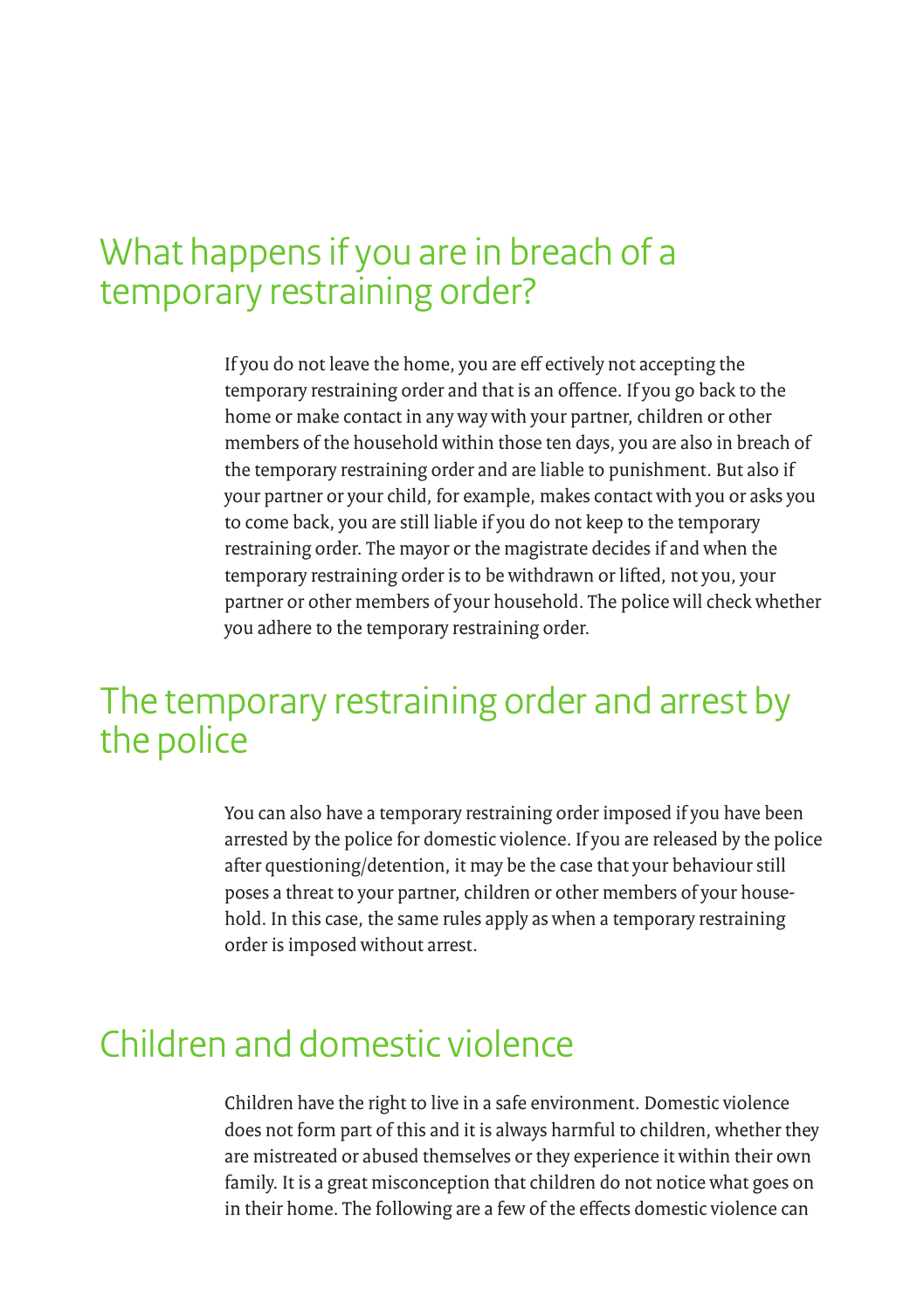have on children who grow up with it:

- • They run a greater risk of later becoming a perpetrator or victim of domestic violence
- • They often experience behavioural problems and difficulty with concentration and learning
- They often experience other problems with sleep and eating disorders, depression and anxiety
- They are more likely to play truant and run away from home.

# Children and the temporary restraining order

The children at home are probably quite terrifi ed by the situation but it is still important to remember that children are often loyal to both parents and the temporary restraining order is also very drastic for them. It is important that children understand that there must a period of peace for everyone and that help is coming. They will probably be quite worried and therefore it is explained to the children that you have not abandoned them, but that you may not have any contact with them by order of the police but you are getting help.

## A temporary restraining order in cases of maltreatment of children

If the police have imposed a temporary restraining order, it is intended to stop (the threat of ) violence and to create a peaceful period and this is also very important for the children in the family. A temporary restraining order can be imposed not only in cases of violence against adults but also in cases of (the threat of ) maltreatment of children. The police will then first consult the Child Abuse Counselling and Reporting Centre (AMK).If you have received a temporary restraining order in connection with (the threat of ) maltreatment of children, the AMK/Youth Care Agency will contact you/your family to offer any help.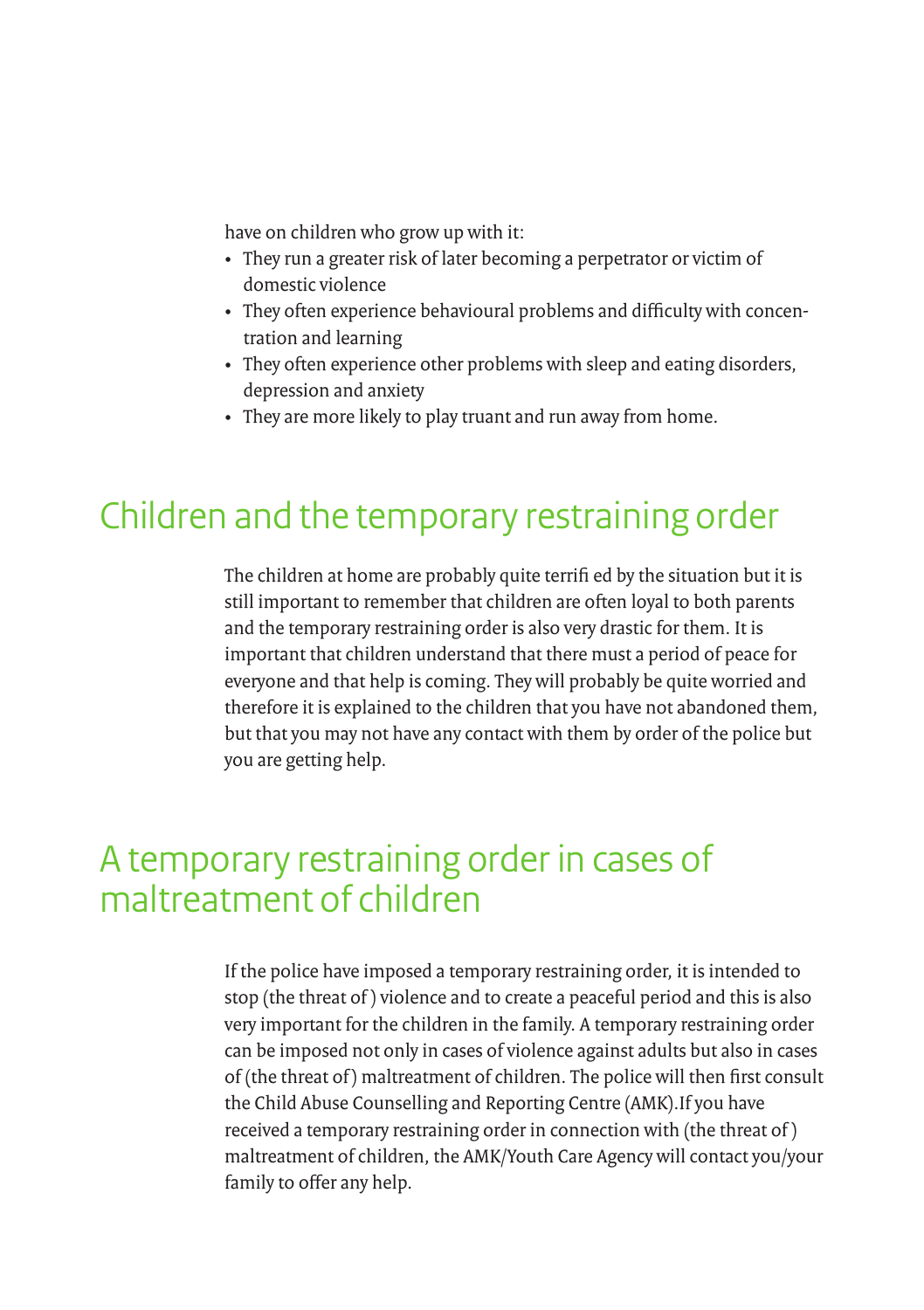## What will happen during and after the first ten days?

In the coming ten days, arrangements for any necessary help will begin. It may be the case that during these ten days, there may no longer be a danger of domestic violence and that you have accepted help and are cooperating in helping other members of your household. The mayor can withdraw the temporary restraining order and you may return home. The mayor can also decide to extend the temporary restraining order to a maximum of four weeks if there is still a danger of domestic violence or you thwart or hinder any help to your family.

# What sort of help can you get?

The police will notify social workers immediately that you have a temporary restraining order. The help which offered to you is meant to stop the violence or avoid it further and you can get support on how to deal with your emotions and anger in other ways and not to use violence any more. You and your partner and any children/members of your household can also be guided in making choices about your (collective) future. This moment is a chance to tackle the problems in your family or relationship, which is also in the interests of any children. It is therefore important that you are available for any assistance and that you give the police a telephone number and/or address. You will be contacted as soon as possible, within one working day at the latest (by phone, a visit or a letter) by a social worker, who will discuss with you how you can go on from here, what you want to do and what help you may need. Accepting this help does not necessarily mean that your relationship or contact with your family has to be broken off for good. The social worker can work together with you and other members of your family to identify what is needed to improve relations and, in the case of both partners being willing, how to save the relationship, but without any violence or threat. You can, of course, also contact a social worker yourself and information on how to do this is available on the supplementary sheet which came with the decision issued to you.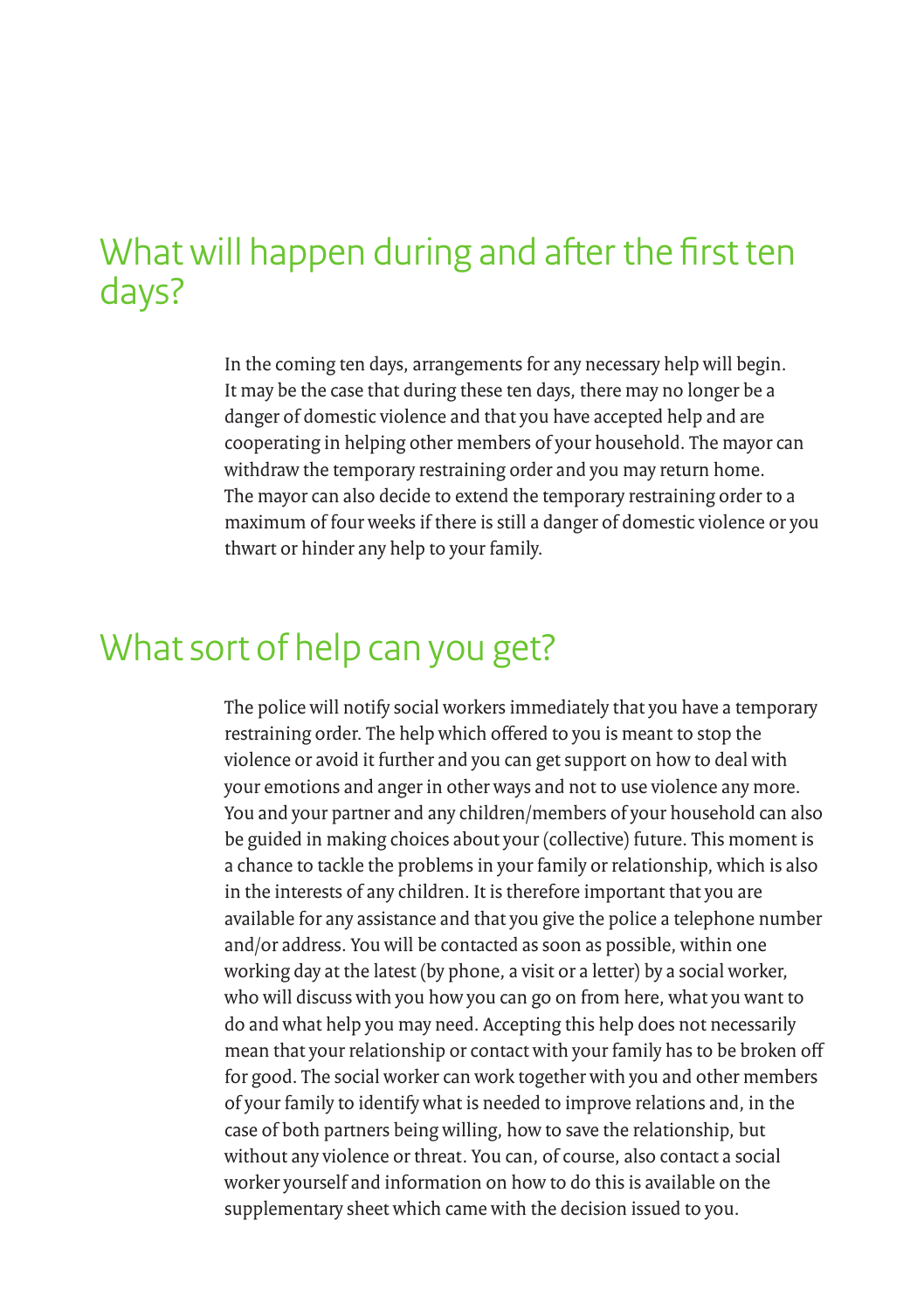#### What if you do not agree?

If you do not agree with the temporary restraining order, you can go to the magistrate. In the supplement with your decision it states how you can appeal. You must write a letter to the magistrate explaining why you do not agree with the decision. In order to present your appeal against the temporary restraining order to the magistrate at short notice, you can request a provisional ruling. This is a fast-track procedure off ered by the courts and the magistrate must decide within three days of your request whether the temporary restraining order has been rightly imposed. If the magistrate agrees with you, the temporary restraining order will be lifted. In his/her decision, the magistrate can take into consideration that have accepted the help which was offered to you after the temporary restraining order and that you are not hindering any help to members of your household.

#### If you want a lawyer

If you want to ask the magistrate for a provisional decision, you can get help from a lawyer for this purpose at no cost. You must then let the mayor or the police (Assistant Public Prosecutor) know about this. They will make sure that you get a lawyer within twenty-four hours of informing them. It is therefore important that you give a telephone number or address so that you can be contacted about a lawyer or any assistance. The help of a lawyer is not necessarily required in order to appeal against a temporary restraining order.